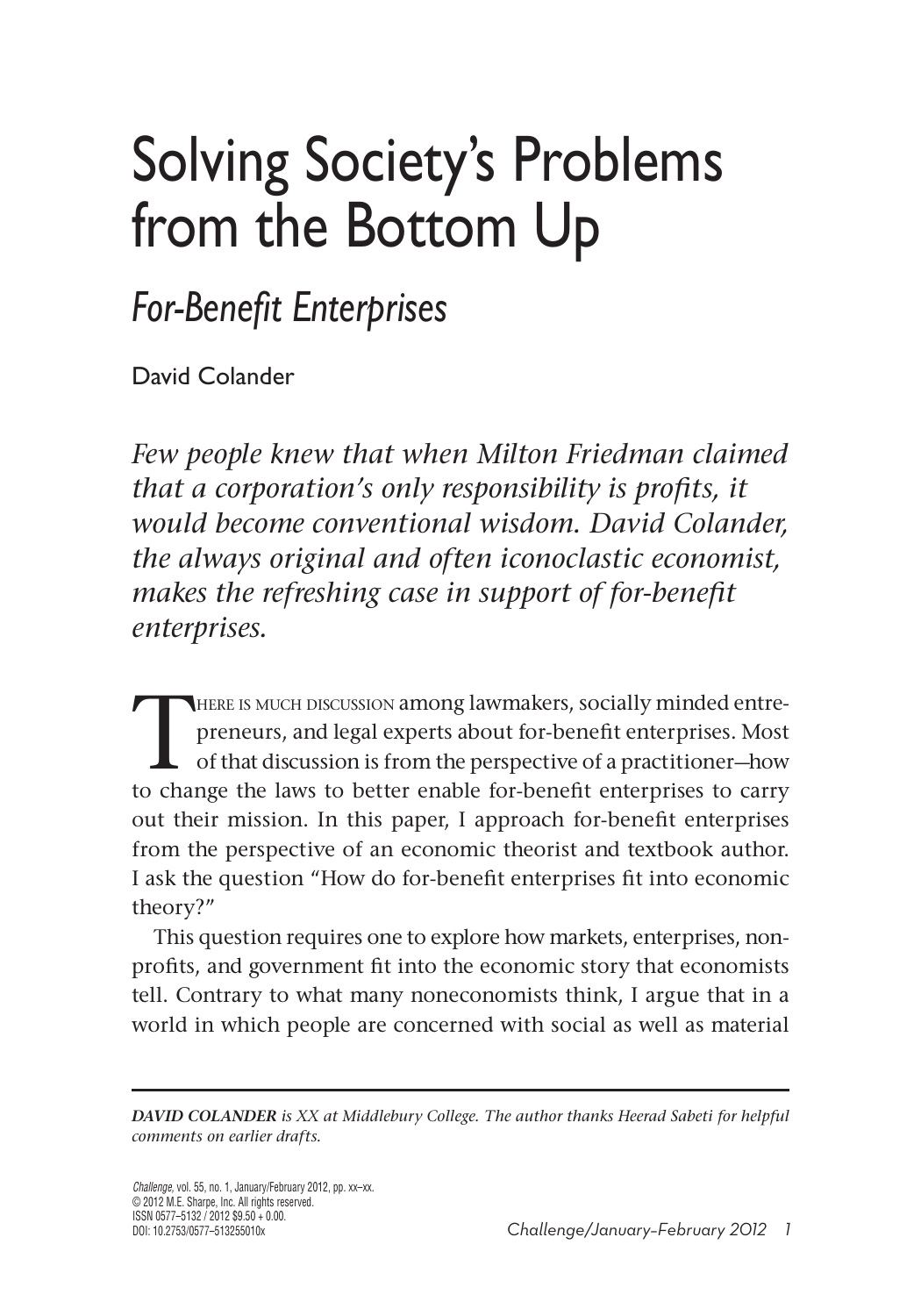welfare, which is clearly the world within which we live, for-benefit enterprises are necessary for efficiency. I further argue that for-benefit enterprises are a natural evolution in the economic landscape; they allow markets to move beyond *material welfare* to provide *social welfare* from the bottom up, just as for-profit enterprises allow markets to provide material welfare from the bottom up.

Previous broad theoretical considerations of the market that are well known by laypeople, such as Milton Friedman's, have provided the sense that for-profit firms are necessary for efficiency. His argument is based on the implicit assumption that investors, workers, and consumers are only interested in material goods. Given that assumption, for-profit firms essentially become the equivalent of for-benefit firms because material welfare is assumed the equivalent to social welfare. But the assumption that people are only interested in material goods is far from reality, and it certainly was not part of the broader tradition of classical economic thinking that developed to justify markets. Classical economists believed that material welfare was only part of people's concerns. Recent work in behavioral economics is bringing back that broader classical aspect of economic thinking and recognizing the obvious—that people are social beings with social goals. The existence of those social goals undermines Friedman's argument for the efficiency of for-profit enterprises, and instead becomes a theoretical argument for the efficiency of for-benefit enterprises.

#### **Capitalism, Corporations and Material Welfare**

Capitalism developed to solve society's material welfare problems. For Western society, it did so admirably. Consistent with that focus on material welfare, it developed organizational forms, such as forprofit corporations, that were highly conducive to providing that material welfare. Corporations were state-sanctioned enterprises that allowed expanded bottom-up collective action to produce material goods; they provided an alternative-to-government mechanism to undertake certain types of collective action efficiently; they chan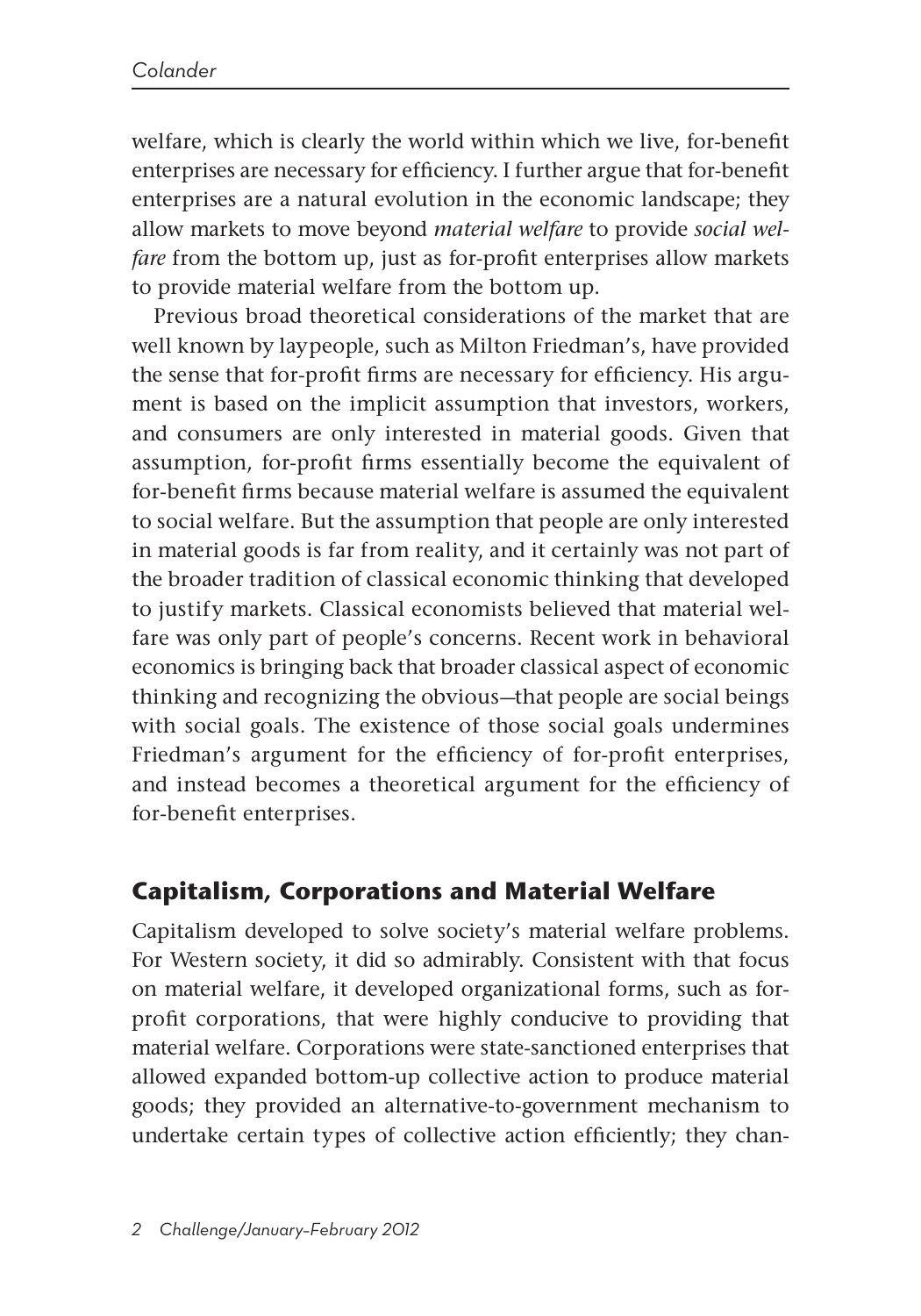neled entrepreneurial power and funds into collective organizations that compete among themselves to provide society with increased material welfare.

Corporations did not develop in a vacuum. For corporations to operate effectively, they needed an institutional and legal framework that allowed them to evolve and develop to handle the difficult collective action problems they posed. Over time that framework developed, and the for-profit corporate form became a fixture of Western societies and an alternative source of economic coordination and control within society. They thrived so much that they changed the nature of capitalism to corporate capitalism. In corporate capitalism, government was left in charge of achieving society's social goals, and the private sector, reinforced by the corporate form, was in charge of achieving economic, or what economists called "material," welfare. The corporate structure succeeded admirably, and material living standards increased multifold in Western societies.

As capitalist societies developed, early economists, such as John Stuart Mill, had expected that society's focus on material welfare would subside, since what they considered the economic problem would have been solved. They saw societies switching their focus away from material welfare and toward social welfare, which included material welfare but also included broader concepts of humanistic and nonmaterialistic welfare. Mill pictured a society developing as far more concerned with social welfare and far less concerned with material welfare—a society in which "while no one is poor, no one desires to be richer, nor has any reason to fear being thrust back by the efforts of others to push themselves forward."

That did not happen. The for-profit corporate form was too strong. Once for-profit organizations had met the immediate material *needs*  of society, they learned how to fill, and how to help create, material *wants* that would provide them with additional profit-making opportunities. Whereas material needs are limited, material wants are essentially infinite, so this change gave for-profit corporations an extended, almost unlimited, role in an increasingly materialistic society. As that happened, capitalism changed—advertising, marketing,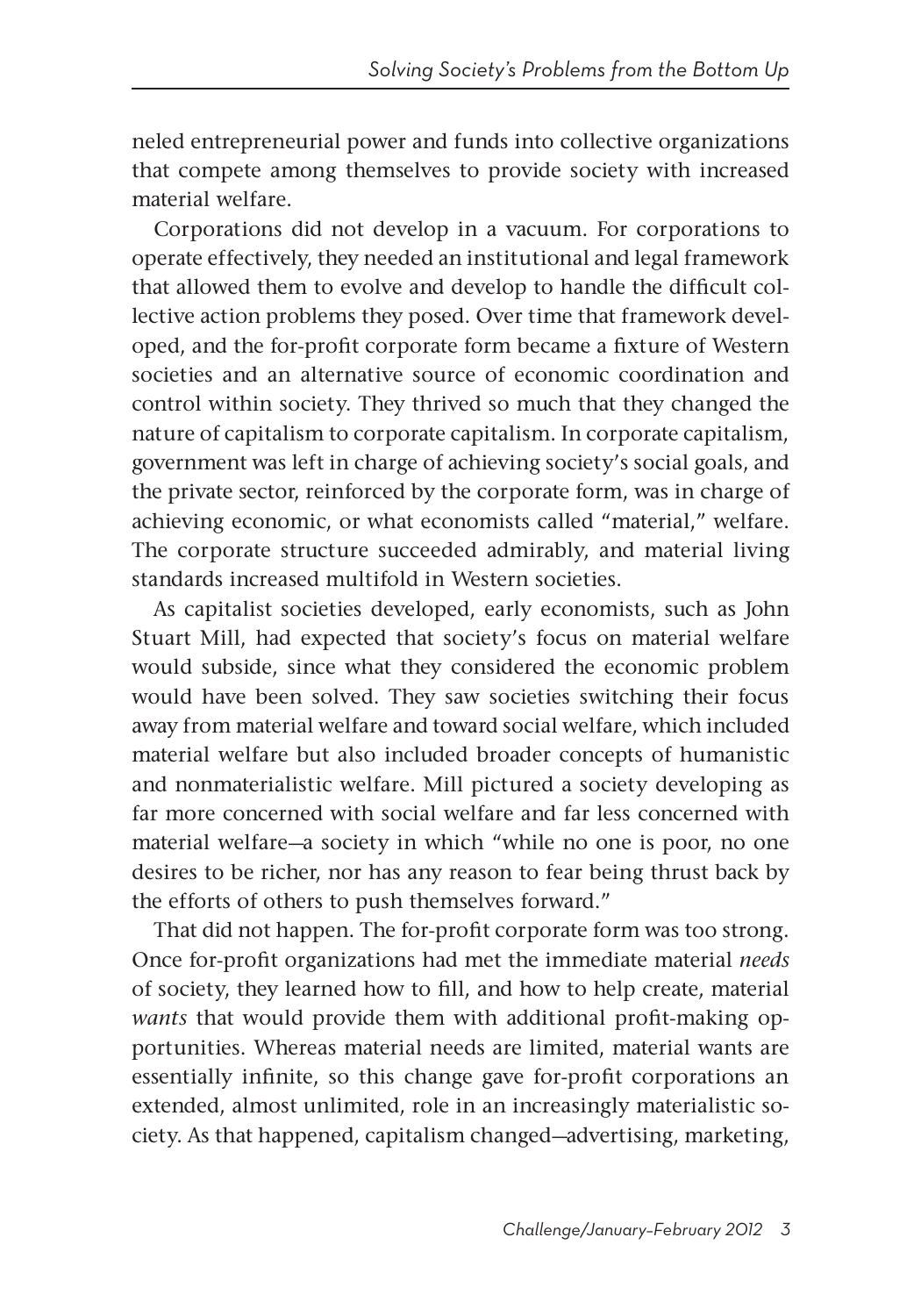and branding became central to capitalist societies; manufacturing and production became secondary.

There is no doubt that people's measured material welfare has continued to rise in Western market societies, but somehow there is a feeling among many that social welfare has not increased by anyway near that amount. In response, people have turned to government to provide that social welfare. Unfortunately, current governmental organizational structures are not set up to efficiently provide that social welfare. While government can often nicely articulate need, it seems unable to contain costs and make the difficult budget decisions that must be made by any functioning sustainable system.

The problem with government providing for social welfare is the same problem with government providing for material welfare. The economy is too complex to deal with in the control framework that social planners implicitly follow. Just as there can be no controller who runs our economic system—the economic system emerges from the infinite number of individual decisions—so, too, can there be no controller who runs our social system. It is too complex. Attempts to have government achieve social goals that deviate from the aggregated goals of the members of society are doomed to fail for the same reason that central planning of economies fails. What government can do is to create a broader ecosystem within which individuals' true preferences—both material preferences and social preferences—can be articulated and acted upon. Mill called this policy "laissez-faire," but it was not a "government should do nothing" policy. Laissez-faire was a policy in which government actively structured the ecosystem so that markets and entrepreneurs operating in a competitive environment by following their own selfish private material goals would achieve the material goals that society wanted. $<sup>1</sup>$  Because their focus was on</sup> how to provide material welfare, they did not consider the problem of providing social welfare and how markets could play a role there as well. Instead, social welfare was seen as being provided by government from the top down, or by nonprofit charitable organizations.

In economic theory nonprofits can be seen as an extension of individuals' philanthropic concerns. Nonprofits are the bottom-up agents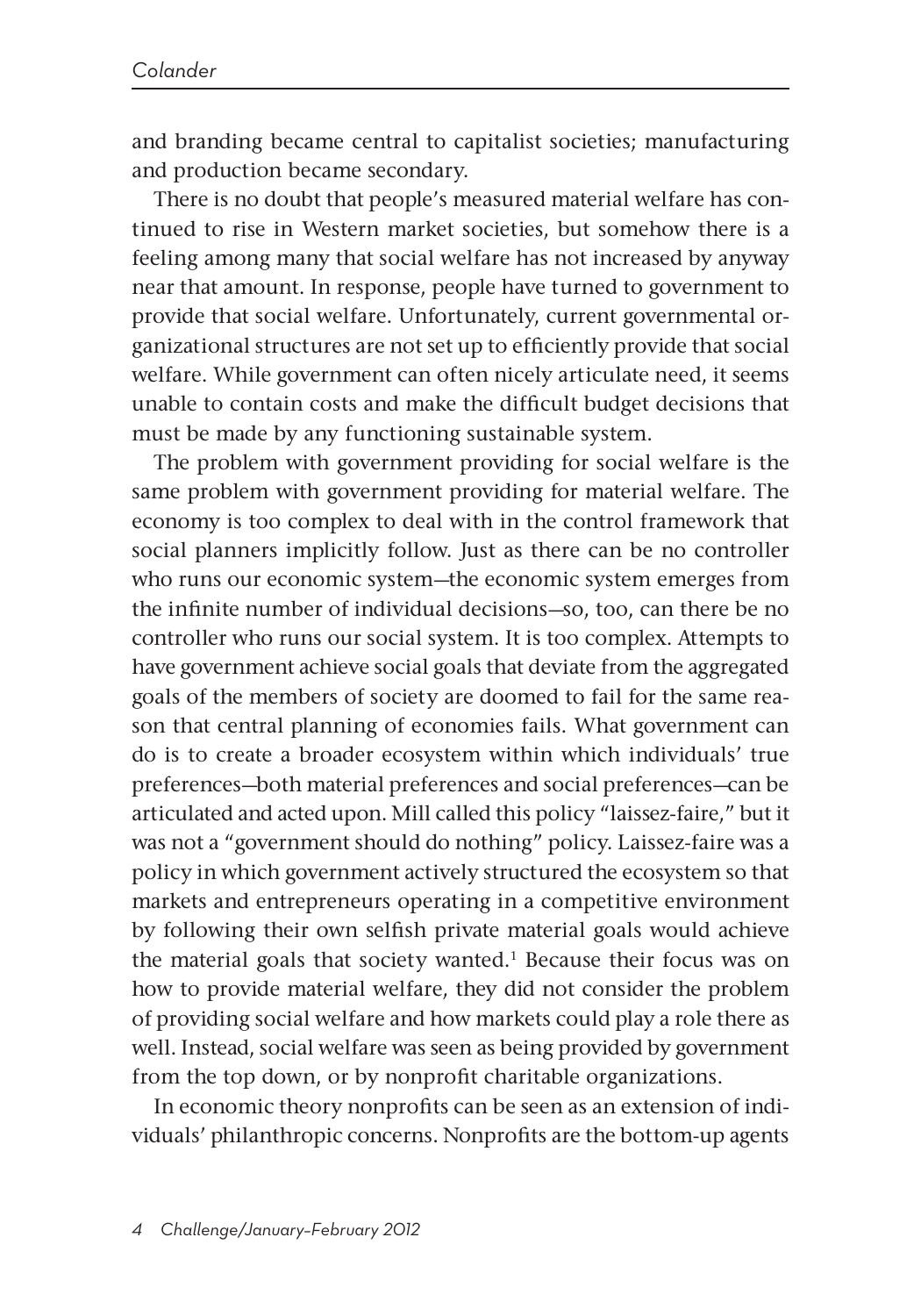through which individuals can work to achieve some of their social goals. Unfortunately, because of the substantial separation between the people donating the funds, the people actually carrying out the spending of the funds, and the beneficiaries of the funds, nonprofits are often subject to serious principal agent problems. This means that often the goals of the person giving the money are only partially met by the nonprofit. The problem is that, while the motives of many of the entrepreneurial leaders of nonprofits are generally highly laudable, the nonprofit organizational structure often does not allow a blending of the donor's conception of what needs to be done with that of the entrepreneurial leaders of the nonprofit. The result is the lack of the spending discipline and cost-containment procedures necessary to see that the nonprofit operates efficiently in achieving either the donor's or the nonprofit leader's social goal.

Numerous problems develop. For example, donors often pressure nonprofits to keep administrative costs low so more money goes to the mission, but that means nonprofits cannot invest in proper capacity (people, technology, etc.) to effectively deliver on their mission. Differences of opinion develop between funders and nonprofits, causing the nonprofits to distort their strategies to look more attractive to a given funder's priorities, which causes inconsistent, inefficient, and all too often ineffective delivery of their programs.

In the eyes of many donors, all too often, once a nonprofit has become bureaucratized, it seems to operate with a stronger focus on sustaining the organization and its workers, and a weaker focus on the stated mission of the organization, than the donors and funders feel is appropriate or efficient.<sup>2</sup>Donors' concerns that such goal modification by nonprofits takes place leads to many of them limiting their support and funding for nonprofits, even when a nonprofit's stated goals resonate with them. Similarly, altruistic managers and workers in nonprofits often feel caught between the interests of their beneficiaries and the need to attract and appease donors to their cause. Such tensions are inevitable; the problem is that the nonprofit organizational structure exacerbates them rather than moderates them. The result is a vicious circle; donor's concern leads nonprofits to spend more time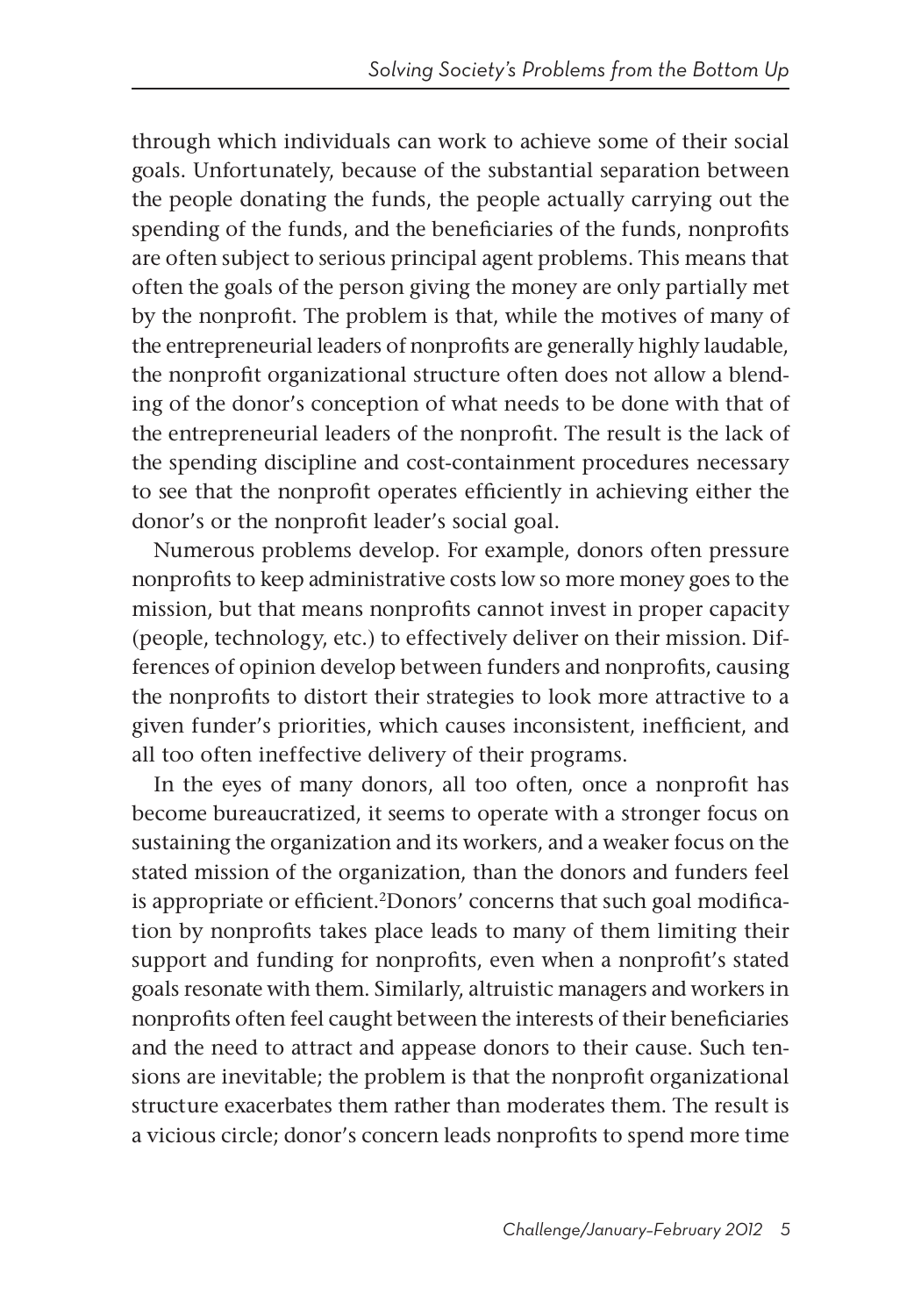collecting funds rather that carrying on their social mission, which reduces donor's support for the nonprofit while simultaneously reducing the sense of social altruism that led to the people coming to work for the nonprofit, often at a lower wage than they could have received elsewhere. As the donor comes to believe that the nonprofit is not spending its money on carrying on its social mission, but is instead focusing on fund-raising, the cycle continues.

This separation of social goals and material welfare goals is unnatural and highly inefficient. It leads people to compartmentalize their lives, both in their investments and in their employment. Somehow, in their work and in their investments, people are supposed to be operating in an atmosphere of maximizing profit without concern for broader social goals. Then they put on their social hat, and they turn to what they believe are inefficient governments and inefficient nonprofits to achieve any social goals they have. The result is less progress on achieving shared social goals than almost any member of society wants.

#### **The For-Benefit Enterprise and Socially Motivated Entrepreneurship**

It doesn't have to be this way. The split between social and material welfare concerns is to a large degree a product of the polar way our corporate organizational structure has evolved, allowing for only for-profit and nonprofit organizations and nothing in between. The pure for-profit organizational form is not inherent to the structure of capitalism. Organizational structures do not have to be either for-profit or nonprofit; a more logical structure would include hybrid "for-benefit" organizational structures, which blend the social concerns of a nonprofit with the sustainability (where sustainability means the ability to continue in existence) concerns of a for-profit. Groups such as the Fourth Sector Network (www.aspeninstitute.org/ publications/emerging-fourth-sector-executive-summary/) have been leading the way in exploring how for-benefit enterprises provide a vehicle for socially motivated entrepreneurs to direct the power of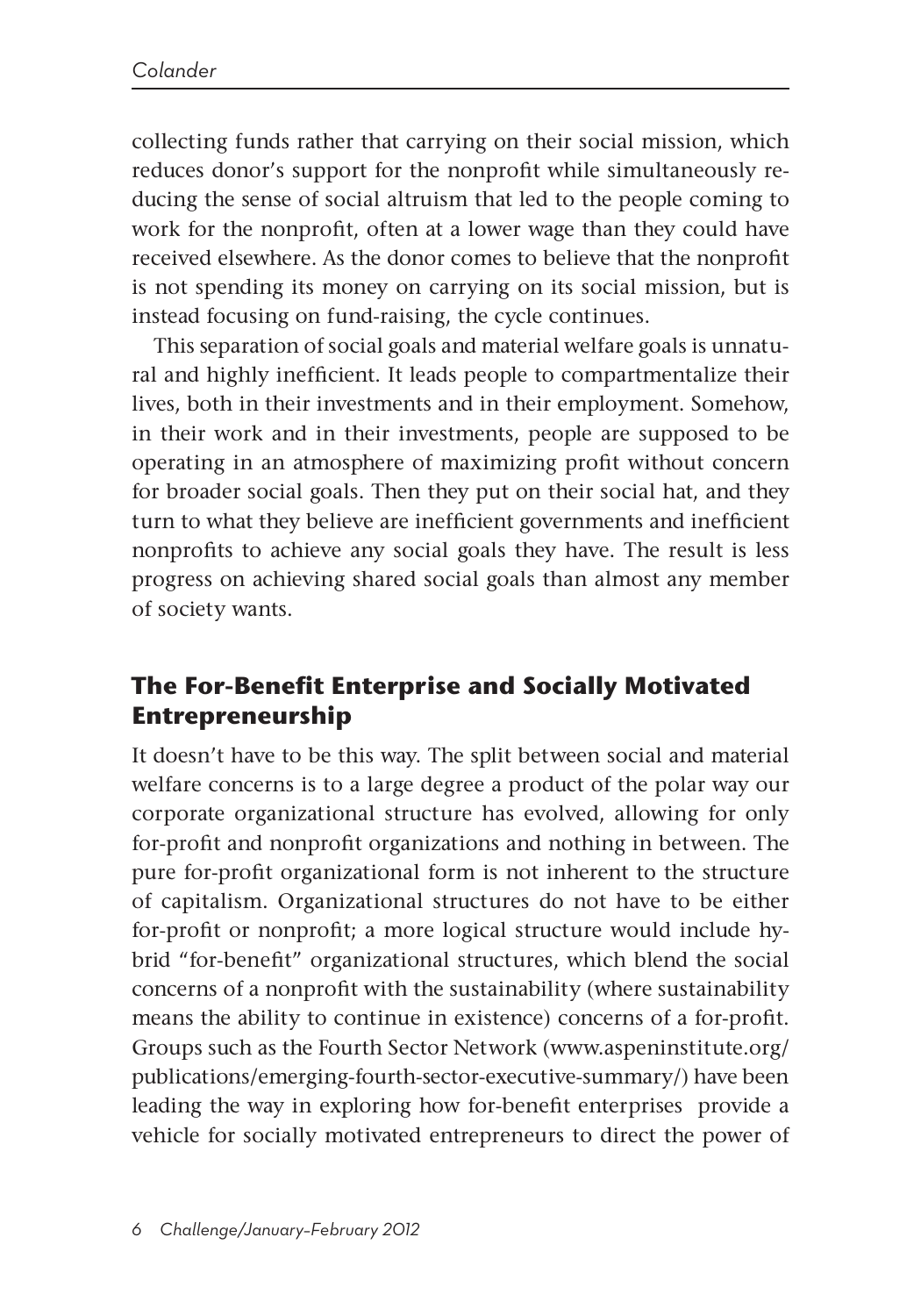the market to achieving social welfare just as for-profit corporations direct the power of the market to achieving material welfare.<sup>3</sup>

The goal of for-benefit enterprises is to achieve some combination of profit or sustainability goals and pre-specified social goals, with those profit and social goals spelled out at the formation in the company charter. For example, one might have a for-benefit school, whose goal is to educate students efficiently as measured by a specified metric, while achieving a pre-specified monetary return, which could be zero, or even negative, to investors.<sup>4</sup>After that pre-specified monetary return is met by the for-benefit enterprise, additional income it makes could go toward achieving the social metric in its charter. For-benefit organizations might also receive some of their revenues from voluntary contributions, given by individuals whose interest in the social metric focused on by the for-benefit organization is so strong that they are willing to "invest" in the activity with no expectation of monetary return.

For-benefit enterprises should not be seen as replacing nonprofits but as complementing them. To achieve certain types of social goals, especially those that encourage and enable *charity*—where a third-party payer pays for products and services to be provided to beneficiaries who do not have the ability to pay for themselves—nonprofits are the most efficient method to enable bottom-up approaches to the provision of social welfare. But other areas of providing social welfare lend themselves to more market-based approaches. Yet our legal system currently only recognizes the former approach, as codified in the design of nonprofit corporations and tax law. In addition to nonprofits, we could have organizational models that are optimized for integrating individuals' social goals and material goals from the bottom up. For-benefit enterprises would allow for this missing organizational model.

For-benefit organizations allow individuals and investors to combine their material welfare goals and social welfare goals, leading them to accept potentially lower monetary reward in order to gain a greater social reward. In practice, this already happens—real-world firms are guided by individuals who have complicated motives, and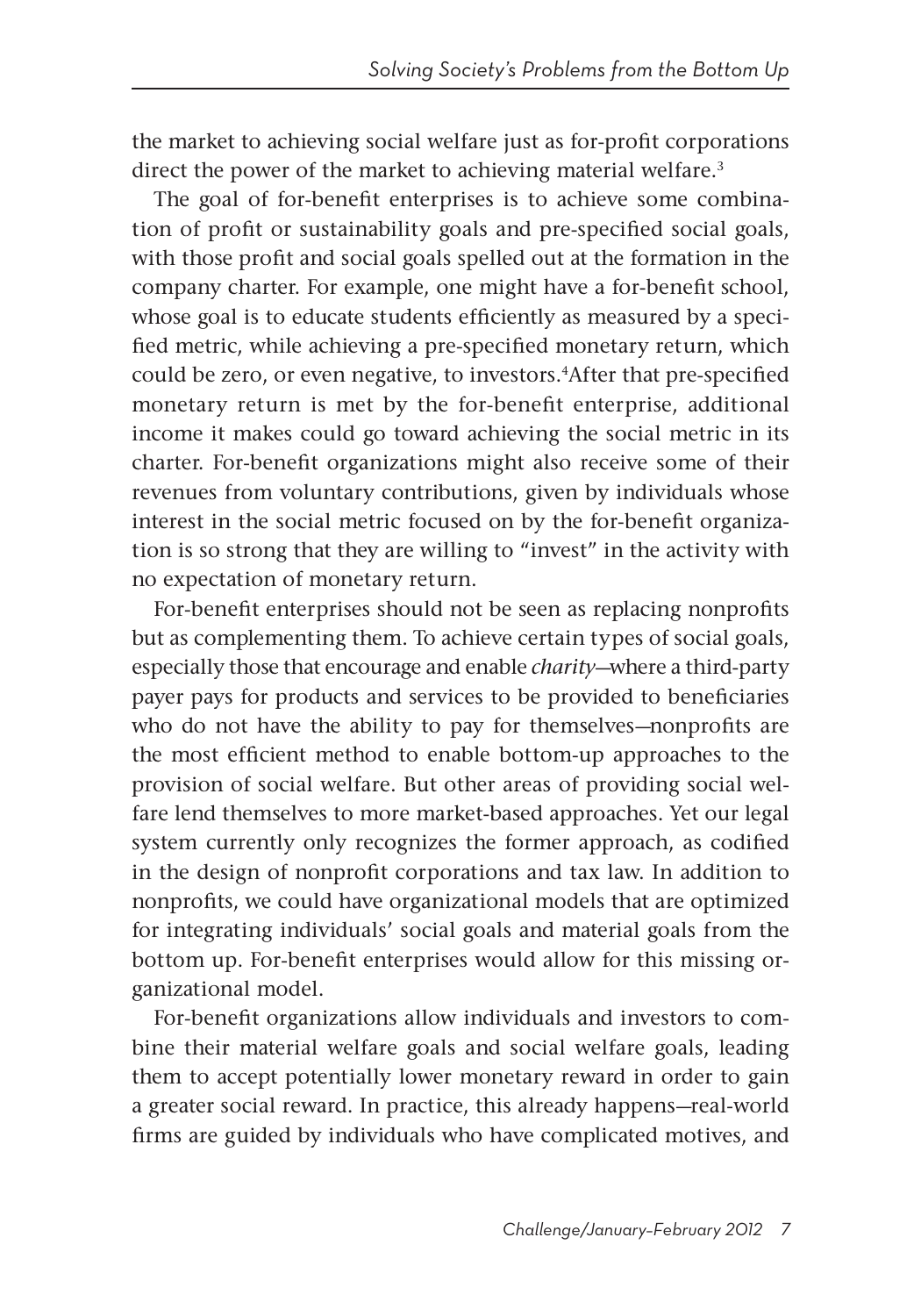principal-agent problems allow social goals to be followed even when the legal structure requires the firm to focus only on material profit goals. For-benefit firms can help find a better fit between workers' and investors' social goals since they would not be legally required to maximize profits as for-profit corporations are.

Instead, for-benefit firms would be legally responsible to maximize whatever combination of social and material goals their charter specifies. Thus, in a for-benefit enterprise, we would expect investors and workers with similar social goals to come together and more efficiently achieve their social ends. For-benefit enterprises allow a type of laissez-faire social policy by providing an environment in which individuals can more easily enter into voluntary contracts with other like-minded individuals and thereby better achieve their social and material goals as they see them, not as a social planner or government organization sees them. Thus, all the same invisible-hand arguments that economists use to justify for-profit organizations in an assumed universe concerned only with material welfare can be extended to for-benefit organizations in a universe where people are concerned with both material and social welfare.

Say, for instance, that a medical drug company was organized as a for-benefit corporation rather than a for-profit corporation, with investors having fully signed on to achieving both a social and a profit bottom line. Then you would have these companies blending these goals into their decisions rather than focusing just on the profit bottom line, as they are currently required to do.

#### **Potential Examples of For-Benefit Organizations**

For-benefit organizations can take many forms, and the ones that have been developed only touch the surface of the many variations that are possible. To show the wide range of forms that for-benefit enterprises might take, let me describe three examples that have not yet developed but could. Each provides a slightly different concept of what a for-benefit enterprise is, and how it would operate.

The first involves a variation on National Public Radio. Initially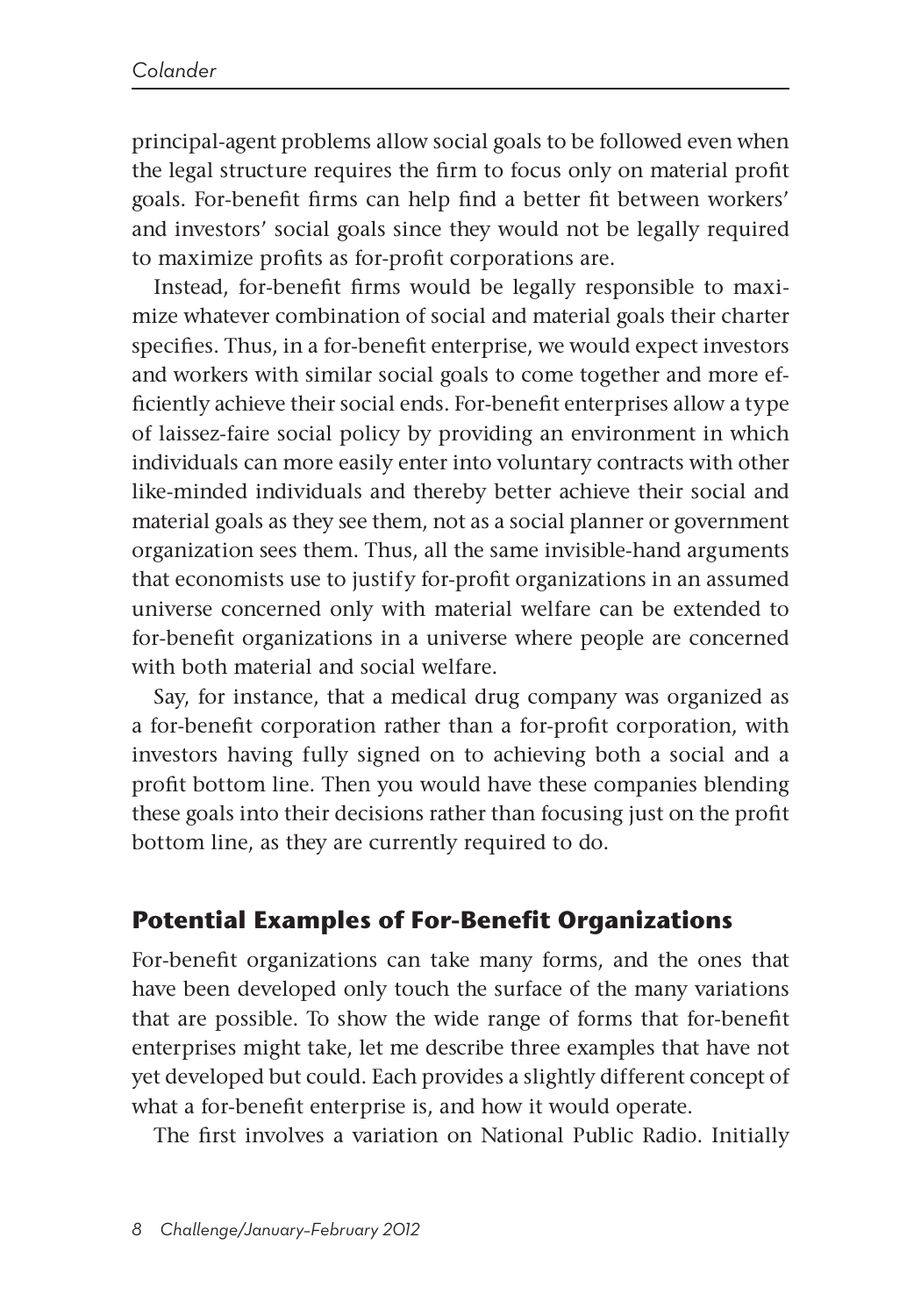funded by the government, NPR has evolved into a hybrid organization, which, like other radio stations, gets a significant portion of its revenue from what it calls underwriting, which essentially is advertising that meets social criteria that it has specified. Essentially, NPR holds the advertisers to a much higher standard than do for-profit radio stations. NPR also gets funds from government and from voluntary contributions.

NPR has been enormously successful—far more successful than forprofit radio stations over the same period. But in many people's eyes, NPR has reflected a certain ideological bias, and it seems to have no competition. A for-benefit radio station could be designed along the lines of NPR, funded by individuals who see it as providing ideological competition for NPR. A for-benefit radio station would be similar in structure to NPR. It might allow advertising, but with strict rules about what the content of that advertising is, calling that advertising "social underwriting," not advertising. For example, advertising meant to appeal to emotions or that ismisleading might not be allowed. A forbenefit radio station could also get funds from voluntary donations given by those people who want to support the social goal that the new corporation allows—and it could have strict limits on the pay of individuals who are working for the organization.<sup>5</sup>If these for-benefit radio stations were successful, rather than there being one NPR, there would be a large number of for-benefit radio stations, all competing to provide quality radio, as they define it, to their listeners.

Another example of what a for-benefit organization might be is a for-benefit drug company. Such a company might specify its social goal as bringing a certain medicine to the masses at a reasonable cost and to not promote drugs that do not meet certain benefit-cost criteria. Its goal, instead of maximizing profit by selling as much of the drug as possible, might be to get the drug to those whom "objective outside observers" as specified in the charter believe it would help. In its charter, the company would set up some metric by which its progress toward achieving those goals could be measured, and then make a prospectus spelling out its social and profit metric.<sup>6</sup>A for-benefit drug company would fund its research and development through a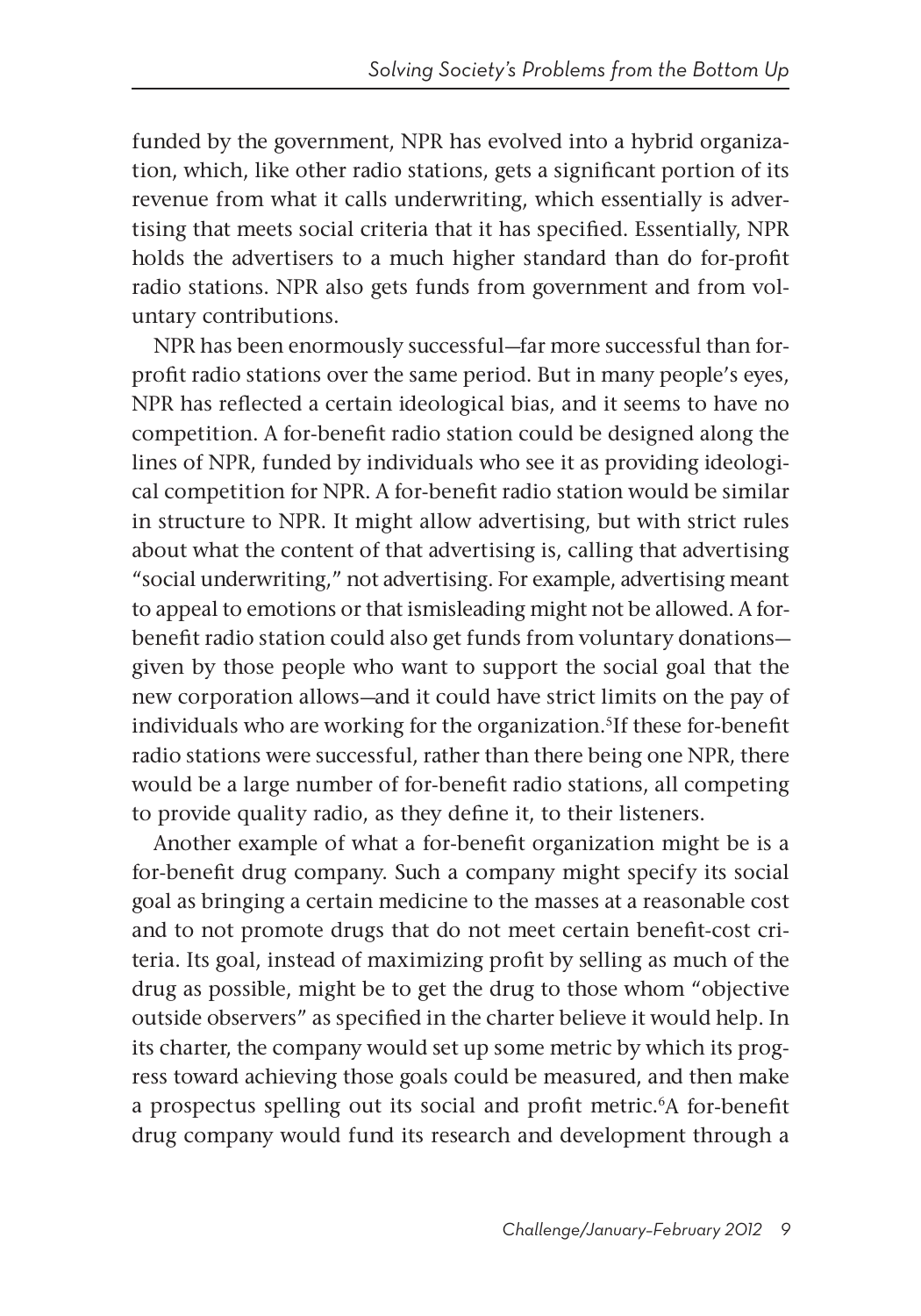combination of investments or donations from foundations or individuals who have an interest in achieving the social goal specified by the company, and thus are willing to accept a smaller expected monetary return on their investment should it succeed.

Who would invest in such a company? Think of many wealthy investors who are already giving a portion of their wealth to various social goals, or who are planning to do so in the future. This group includes a large percentage of wealthy individuals throughout the world.<sup>7</sup>Currently they split their interests—in their for-profit mode, they concentrate on achieving as high a monetary return as they can. Then, in their social mode, they concentrate on giving away the profits they made to what many of them consider highly inefficient nonprofits to achieve certain social ends they desire.

For-benefit enterprises allow people to combine their social and material welfare goals, giving them the option of achieving some of those social goals through their social investing in for-benefit firms. For philanthropic foundations, this might mean that their financial and granting divisions could be integrated. Rather than their financial division earning monetary returns as high as possible with no social goals, and their granting division giving out the money they earn, the foundations could achieve some of their social goals through investments in for-benefit businesses that match their social goals.<sup>8</sup> The existence of for-benefit firms creates a whole new range of possible activities for socially motivated entrepreneurs who combine the vision and hard-headed devotion to a goal of for-profit entrepreneurs with their social aims. Sports teams, newspapers, magazines, charter schools, and programs to aid disadvantaged individuals all could be organized as for-benefit enterprises.

It is not only investors who will be better able to combine their social and material goals through for-benefit enterprises; individuals in their roles as workers and consumers will also be helped. People could choose where they work based on their shared goals with the for-benefit organization's charter. To the degree that they value those shared social goals, they might be willing to accept lower material pay than they would at a for-profit corporation, with the knowledge that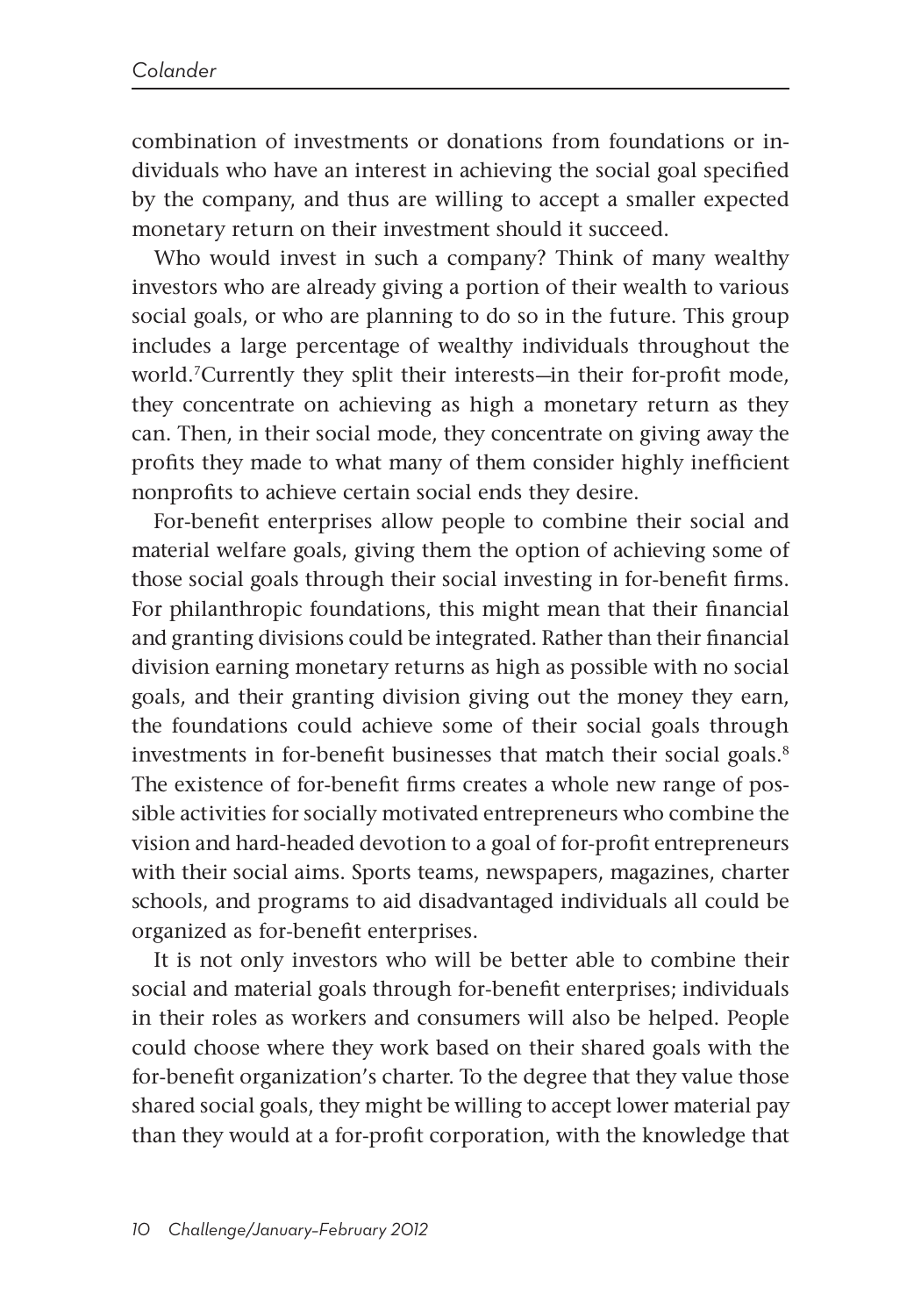they are being compensated for that lower pay with higher "social pay," achieving for them a higher total (social plus material welfare) income. Consumers could also choose to buy from for-benefit enterprises rather than from for-profit corporations. If the social goals of the for-benefit firm are important to lots of people, as for-benefit companies expand they might even outcompete for-profit corporations in those industries where the for-profits are not meeting people's social goals. While many complicated issues are involved in competition between the two types of corporate forms, the point to emphasize here is that since the for-benefit company is a voluntary organization that allows broader dimensions of people's welfare to be considered, there is nothing inherently inefficient in its structure. It can be designed to mimic for-profit companies while allowing for people's broader social concerns. In a world where people have social goals, it is the for-profit organizational structure that is inefficient, not the for-benefit organizational structure.<sup>9</sup>

A third nontraditional example of a possible for-benefit organization would be higher-education institutions. In some ways, nonprofit universities are successful, but they are also highly inefficient. Nonprofit universities support their activities through donations, tuition and fees, and research grants. But the principal agent problem has led many to believe that their goal is often less—to efficiently provide an education and, more, to provide a complicated set of goals that focus more on the material and social goals of faculty and staff than on the goals of the donors who funded the activities or the students who are being educated. In the eyes of many observers, there is little serious cost containment in higher education until it is forced by threatening budgetary forces. The result is that, despite large endowments, the cost of higher education has skyrocketed even as new technological methods of teaching have developed that could have significantly lowered costs. Why are these new technologies not used? Often the reason is that doing so would undercut the professor's or staff's position, something that nonprofit universities, governed in large part by professors, have little incentive to do except as a last resort.<sup>10</sup>

To counter this tendency to goal shift and to bring some cost con-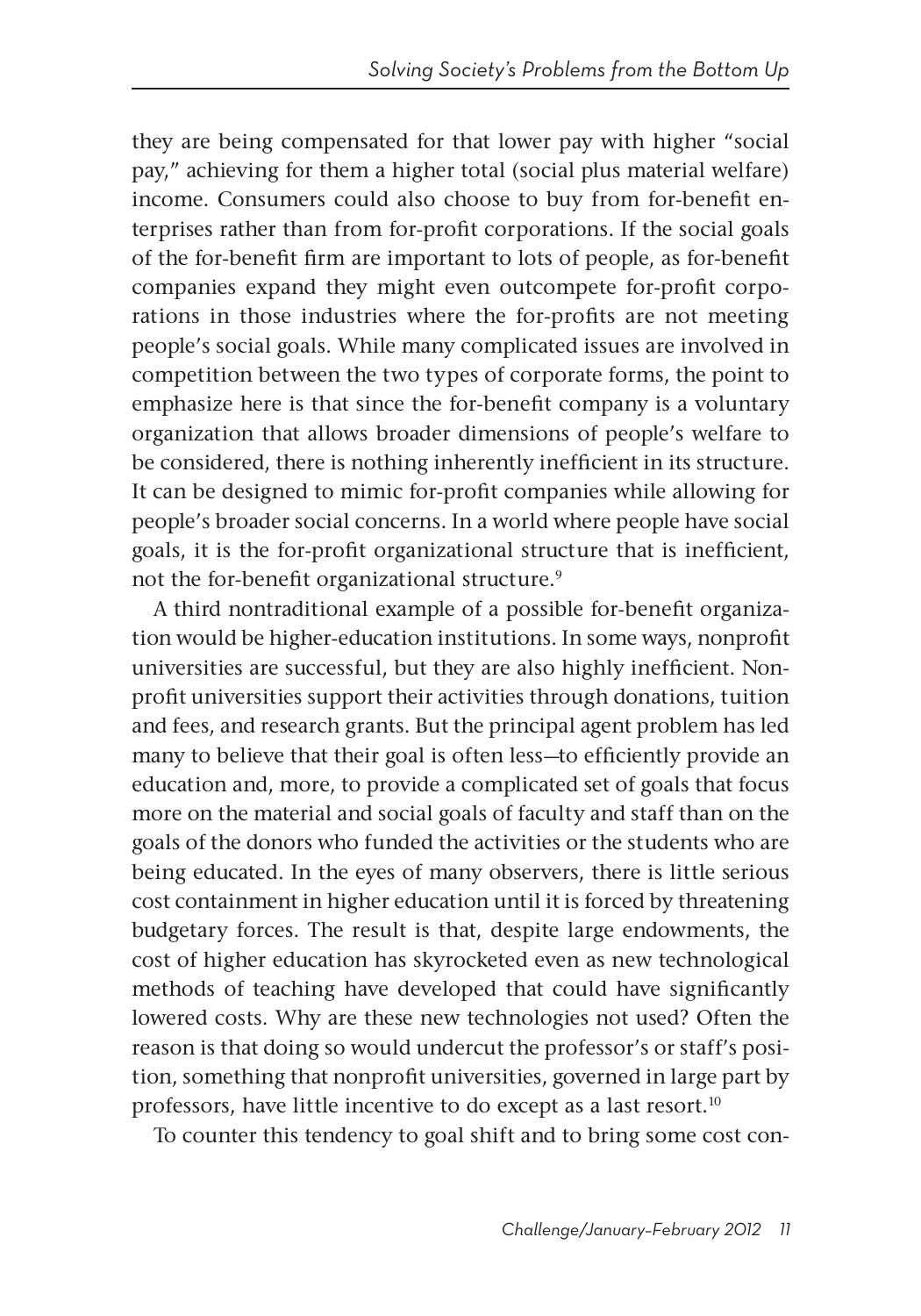tainment into higher education, for-profit colleges have developed. They have been highly successful in achieving profits for investors but far less successful at bringing quality education at a low price to students. Many of these for-profit colleges have an operating model that relies primarily on government student loans, which they secure for the student for programs that, from the student perspective and from the perspective of many outside observers, often do not achieve the educational needs of students but instead saddle them with loans that they will never be able to repay.

For-benefit universities would be a hybrid between the two extremes. They would allow individuals interested in education to invest in universities, as well as donate to them. In return for these investments, the for-benefit university would agree to a set of conditions set out in its charter. These conditions might include a much higher focus on faculty time spent on teaching,, no tenure for faculty, a commitment to only allow government loans for those students who have a highly likely or even guaranteed chance of getting a job, a commitment to finding certain types of jobs for their graduates, or a variety of other socially desirable goals.

Like nonprofits, for-benefit universities would be financed through a combination of tuition, donations, and government grants, but their organizational structure would likely be fundamentally different. As opposed to being run in large part by the faculty, for-benefit universities would be run by a socially motivated entrepreneur responsible to his or her social investors." The entrepreneur's responsibility would be to investors and donors to achieve pre-specified ends, not to faculty, unless the investors and donors wanted the control decisions to go to faculty.11For-benefit universities would likely have quite different operating structures than nonprofit universities do. Teaching faculty in for-benefit universities would likely be paid significantly more, and much more effort would go into providing metrics of successful teaching. Non-grant-funded research, or research that does not contribute to teaching, would be downplayed. Skill, not level of educational attainment, would be the primary focus in recruitment of faculty. For-benefit universities would also likely rely much more on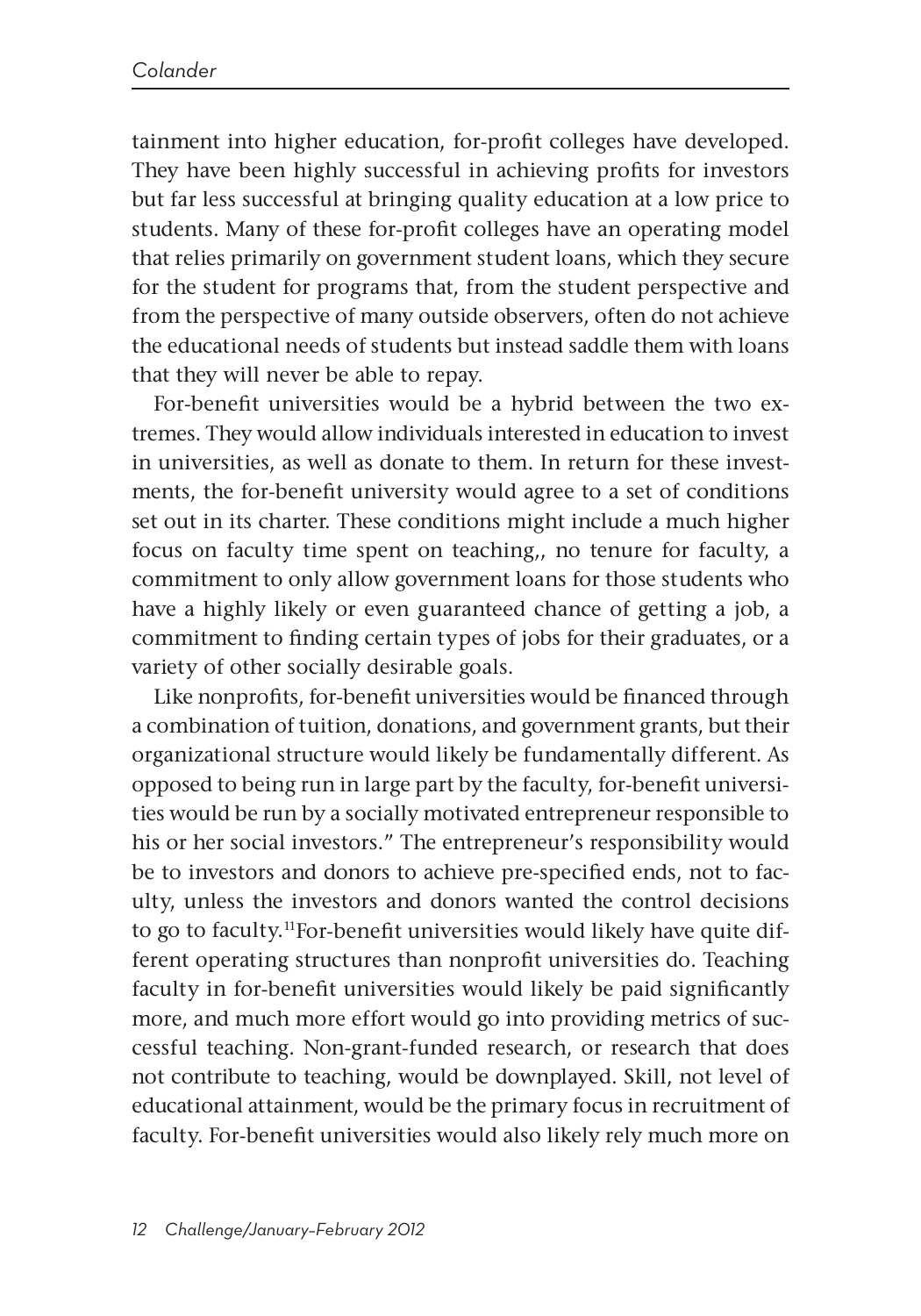new online methods of instruction for certain standard learning, but then have that online training supplemented by small class tutorials taught by lower-cost specialists who have done hands-on work in the field of study, rather than only by research-focused Ph.D.s who often have little to no hands-on experience.

None of these characteristics might actually come into being; they are just potential scenarios. The actual characteristics of the for-benefit university would be determined from the bottom up by a social entrepreneur who believes he or she knows how to provide low-cost quality education, and who can convince teachers to take part in it, and donors and investors to invest in it.

### **Providing Better Options for Students**

It is not only investors that for-benefit institutions would allow to better meet their combined goals. It is also young people entering the job market. Today, when young people move into the job market, they must choose between the for-profit sector, the government sector, and the nonprofit sector. These students are, in varying degrees, socially minded and ethically concerned about making a better world, but they are also interested in achieving financial stability. This is not to say that they are not concerned with material welfare; they want to do well, but they want to do well by doing good. Doing well means making a comfortable but not necessarily extravagant living.

Some young people are highly entrepreneurial, but more and more young people are interpreting "entrepreneurial" broadly to refer to being a social entrepreneur, not simply being a for-profit entrepreneur. In a world where the goal of society is only material welfare supplied through existing markets, private for-profit entrepreneurship leads to social welfare. But all of people's goals are not met through existing markets, and many social concerns go unmet or are dealt with inefficiently by existing organizations. The reality is that many of today's truly passionate young people tend to be social entrepreneurial—they want to achieve certain environmental goals, social equality goals, or broader social goals. Currently these socially motivated students tend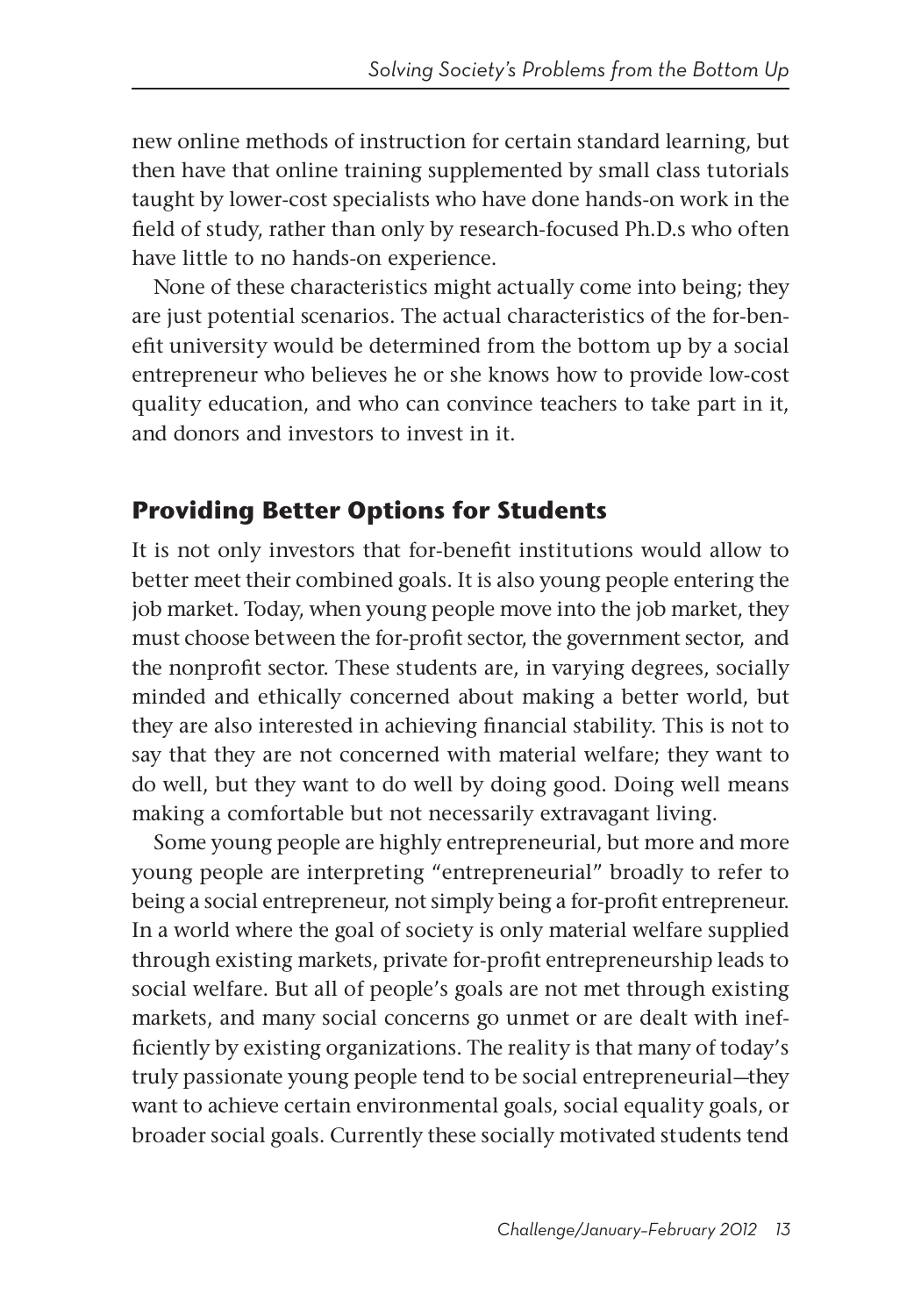to become social activists, which often means that they see their role as advocating for a position, influencing the press, shedding light on a problem, or working for a nonprofit pushing for governmentstructured solutions.

A social activist is, however, quite different from a social entrepreneur. A social activist does not actually bring about social change. Instead a social activist brings the problem to light and urges other institutions to solve the problem. Thus, a social activist might lead a boycott of a for-profit corporation or provide information that changes public opinion. A social entrepreneur is the one who actually brings about the change from within an organization, either because they are forced to by the social activist or because they choose to do so. For-benefit companies would allow more young people to become social entrepreneurs rather than social activists.

#### **Conclusion**

Once one accepts that people have social goals as well as material goals, it follows that for-benefit enterprises serve a fundamental role in an economy. They allow for an efficient bottom-up social policy that achieves social ends through the market. They empower socially minded entrepreneurs and extend the power of the market in coordinating the desires of diverse groups from only material goals to a combination of material goals and social goals.

For-benefit enterprises are very much within the broader economic tradition. Before Adam Smith wrote *Wealth of Nations,* which argued for laissez-faire and markets, he wrote *The Theory of Moral Sentiments,* which argued that people are social beings and their social goals are central to them. Material welfare is only part of welfare, a part they expected to decrease over time as material needs were met. Over time they expected an evolution of capitalist institutions to reflect greater concerns with social goals. The recent development of forbenefit enterprises is in many ways precisely the type of evolution they envisioned.

That social aspect of Classical economics was lost in the formalist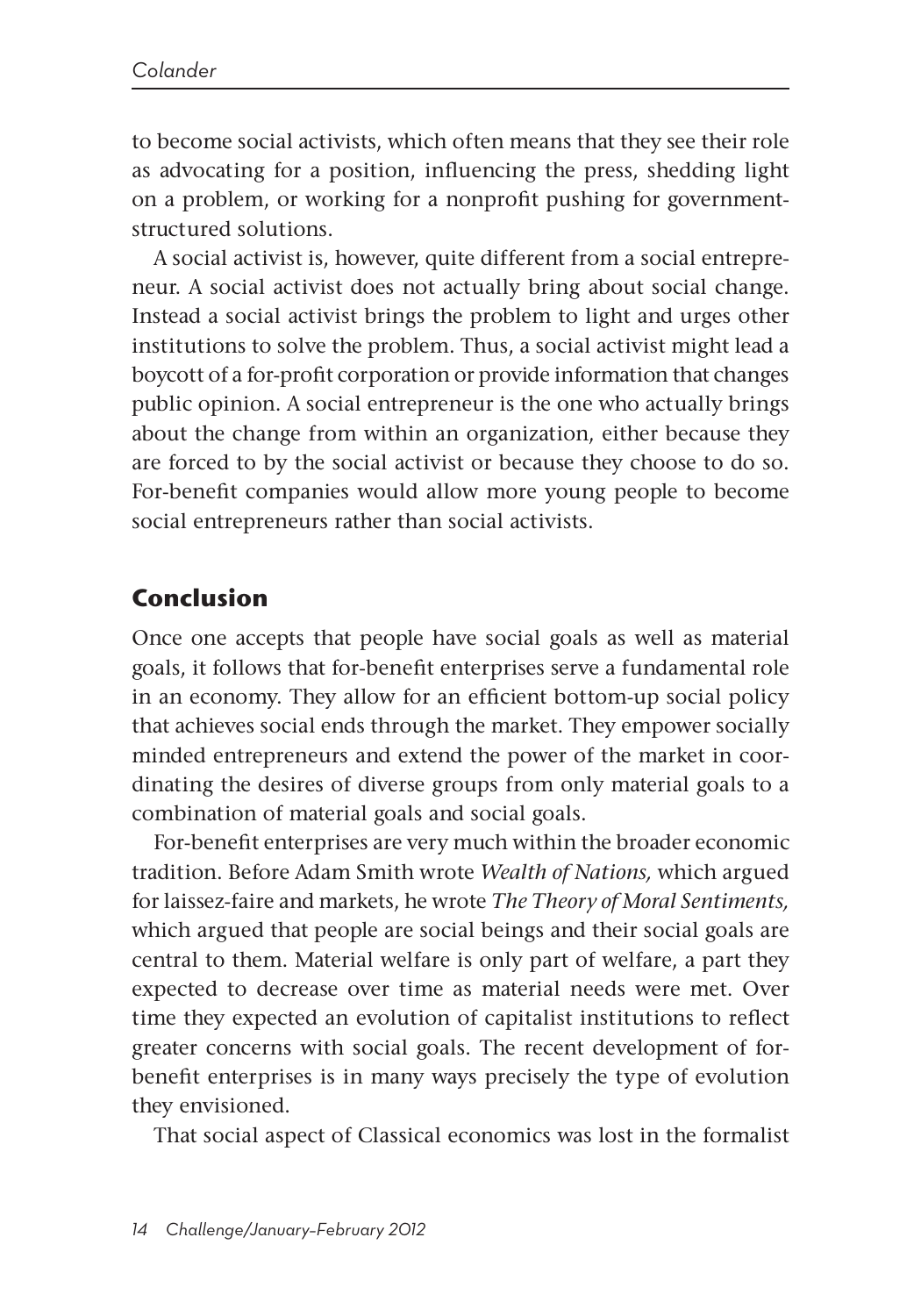neoclassical period, as economists such as Milton Friedman focused the argument on material welfare and selfishness. Within such a world, they argued that for-profit firms were necessary for efficiency. While Friedman's argument is correct in a world in which individuals are interested only in material goods, it is incorrect in the world in which we live—a world where individuals have intertwined social and material goals.

Economics is now changing. Neoclassical economics is no longer dominant. Behavioral economics is bringing back that broader social classical aspect of economic thinking. In such a world the arguments for markets and bottom-up policy still hold, but the argument for strict profit maximization does not. For-benefit organizations provide a mechanism for an integrated bottom-up social and economic policy. They offer a vehicle for a laissez-faire social policy that articulates and provides for individuals' social as well as material goals.

As I discussed above, the policy of laissez-faire has been quite misunderstood by the general public. It is not a policy of leaving everything to the market, nor is it a policy of glorifying greed. A well-functioning society is built on empathy among its members. A successful laissez-faire social policy requires government to structure the ecosystem so that the invisible hand will work. Western governments did that for material goods; now they need to do it for social goods. They need to create laws and institutions that not only allow for-benefit enterprises, but also encourage them.

Changing the landscape of organizational structures at this fundamental level will not be easy. Changing operating systems is never easy. But our current operating system is obsolete and has not adjusted for the successes of the system in achieving material welfare. We need to bring to social problems the same incentive dynamic that for-profit corporations and private entrepreneurship brought to the achievement of material welfare. We can do that only by changing the operating system of capitalism to direct social entrepreneurship toward solving social problems. Doing so will involve changes in law, in accounting procedures, and more generally in our vision of what organizations' goals are. But it is the direction in which we should be moving.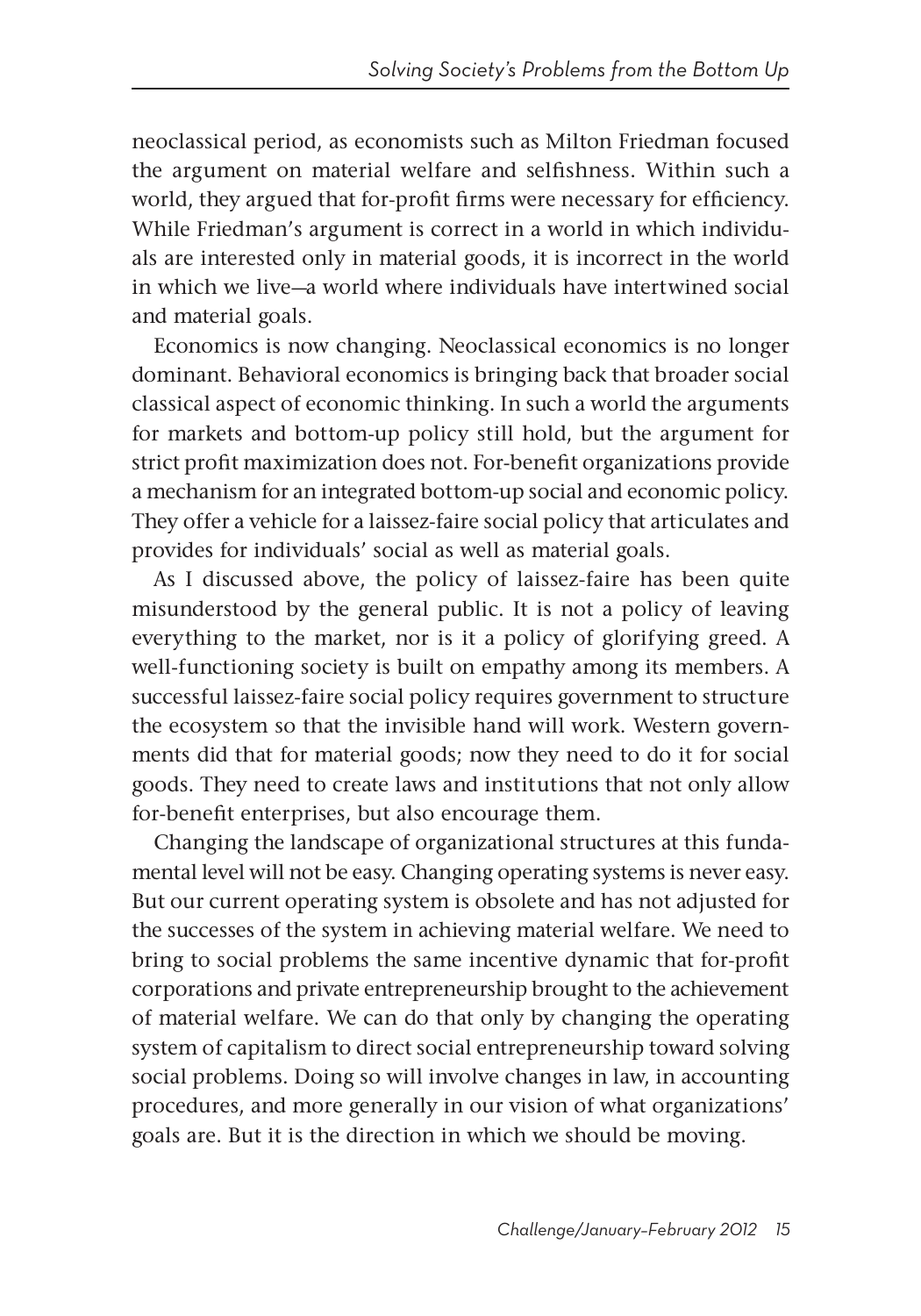#### **Notes**

1. As Lionel Robbins put it well, the invisible hand is the state.

2. This principal agent incentive-compatibility problem is inherent to organizational structures. The incentives of the individuals carrying out the action differ from the principal's goal, and the greater the distance between the principal and the agent, the greater the problem. For-profit corporations have also experienced this problem and, over time, have channeled large portions of their income to managers, whose wealth and pay have increased enormously at the expense of investors.

3. The conception of a for-benefit enterprise that I am presenting here is a broad one—it is an organization that has both social and financial goals that are determined from the bottom up. This means that the actual structure of the for-benefit enterprise will reflect the bargain reached by investors and social entrepreneurs. That bargain might be something quite different from the ideas that I or others currently have. Society's social goals, like its material goals, emerge from the bargaining process and do not exist independently of that process.

4. One can think of a donation as an investment with a 100 percent negative monetary return.

5. To level the playing field with NPR, which developed with large amounts of government funding, partial government funding initially could be provided to these for-benefit radio stations. But that funding would come with strings—the radio stations would have to meet government-specified criteria, and that funding would come from reduced funding to NPR.

6. The social metric could involve government oversight or private oversight of the metric.

7. It is also possible that there would be no tradeoff, that the for-benefit corporation would make higher profits than a for-profit corporation in the same industry if consumers prefer to buy from the for-benefit firm.

8. The social goals of the investors might include creating living-wage jobs for people, providing the social ends as well as achieving particular social ends**<<au: do you mean this, or another kind of ends?>>**. If that is the case, for-benefit firms might offer higher pay for lower-wage workers than for-profit firms do. This approach would be sustainable to the degree that (1) investors have living wage as one of their social goals; (2) the commitment to a living wage increases productivity and thus is inherently efficient, or (3) consumers are willing to pay higher prices for products produced by a living-wage firm. As discussed in an earlier footnote, my goal here is not to specify what social-benefit investors want—they will define that by the nature of the for-benefit organizations they support—but rather to spell out how the ideas of for-benefit corporations fit into economic theory once one includes individuals with social goals in the analysis.

9. This discussion leaves out the complicated way in which government regulations affect organizations and the direction society takes. In practical policy terms, these regulations are often the driving force in determining how the organizations are structured. My attempt in this paper is to consider the issue only from the broadest perspective, in order to show how for-benefit corporations fit into the broad economic set of arguments for markets and free enterprise. They are fully consistent with Classical liberal economic thinking, not contrary to it.